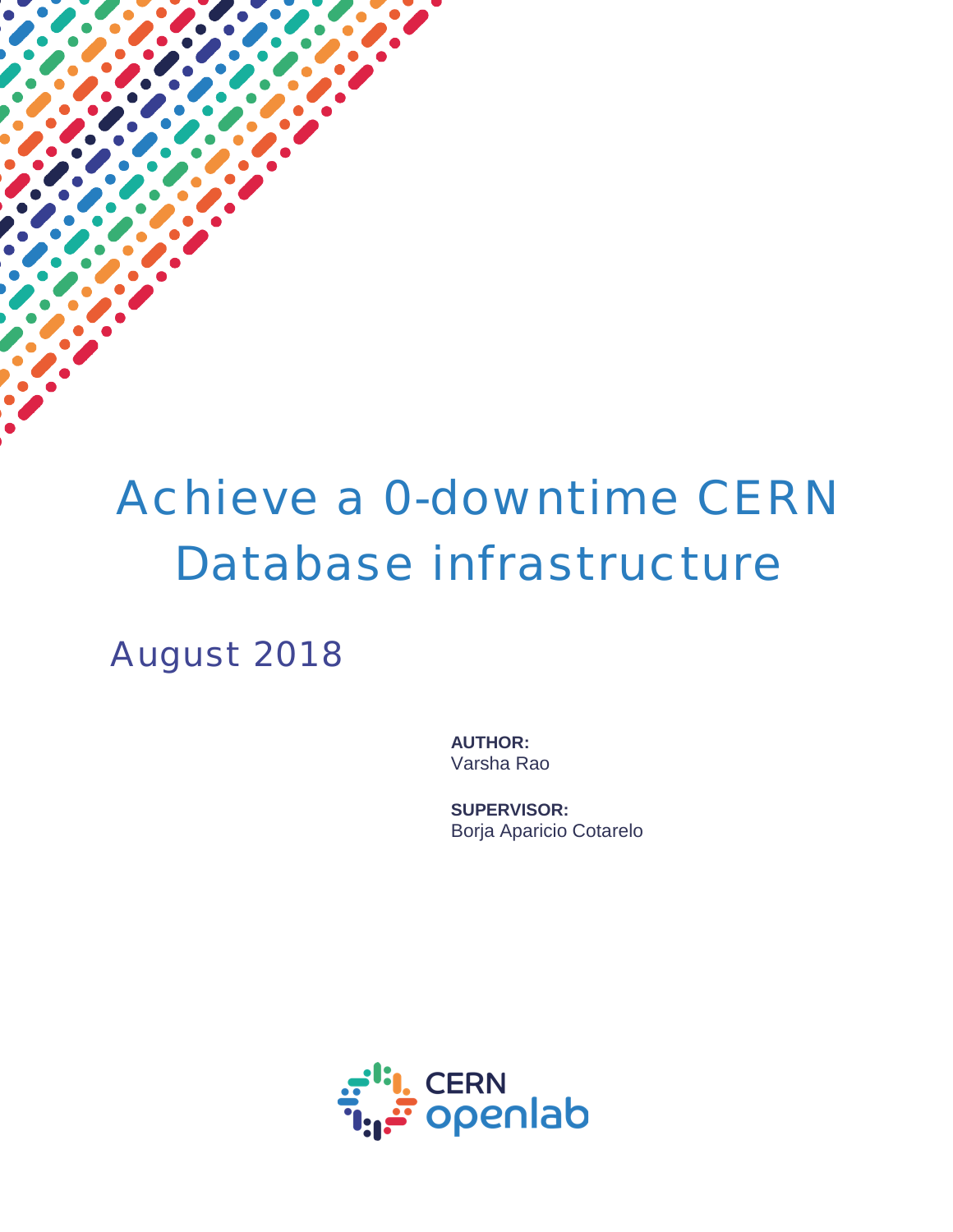

# **PROJECT SPECIFICATION**

Key element at CERN that allows the laboratory to develop it is the mission and to deliver results is the ability to record, make available and keep safe the data collected for further analysis. Not only physics activities but a wide range of domains like accelerator controls, engineering or administrative systems require their data solutions provided by IT always available or with very few and short periods of maintenance with service interruption.

To offer reliability, availability and security at the same time is always a difficult task to achieve: there is no secure and reliable system if maintenance operations are not scheduled, which requires periods of downtime for interventions.

However, modern operating systems offer features that allow kernel patching without downtime like "Ksplice", provided by Oracle and "Kpatch", provided by RedHat.

Those tools would better allow the Database team (DB), apart from providing a higher level of availability without sacrificing reliability and security, to consolidate the infrastructure as data services would not require the level of partitioning implemented today.

The specific goals of these project, taking both products are:

- Test, evaluate and compare the technical features provided
- Evaluate and compare the effort needed to deploy those technologies in the DB systems

- Evaluate the operational impact of a platform where these tools are available compared with the current one

- Estimate the financial impact of acquiring any of those solutions compare with the current model (license cost)

Through this project, the candidate will acquire general knowledge about Linux based OS and Kernel and management techniques of a complex IT production environment including platform design and operations.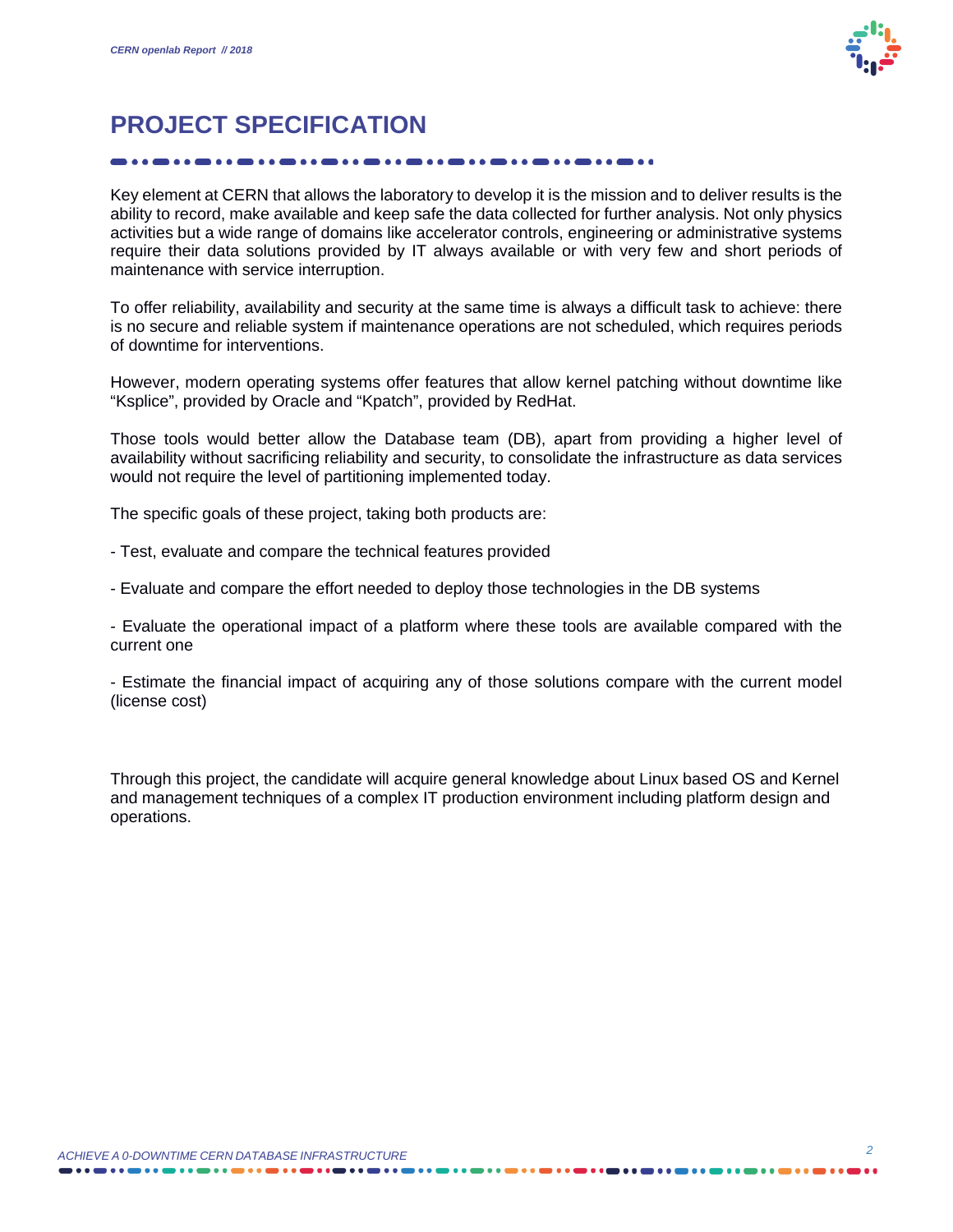

# **ABSTRACT**

At CERN we have many systems which provide critical services and scheduling downtime for them is quite difficult. Live kernel patching is a technique which aims to update the system without any reboot or restart of the system. Using this approach, critical security updates can be applied to the systems at once without any disruption to the services. Oracle Ksplice and Red Hat Kpatch are two products which offer this solution. The aim of this project is to compare, evaluate and test these two products.

. . . . . .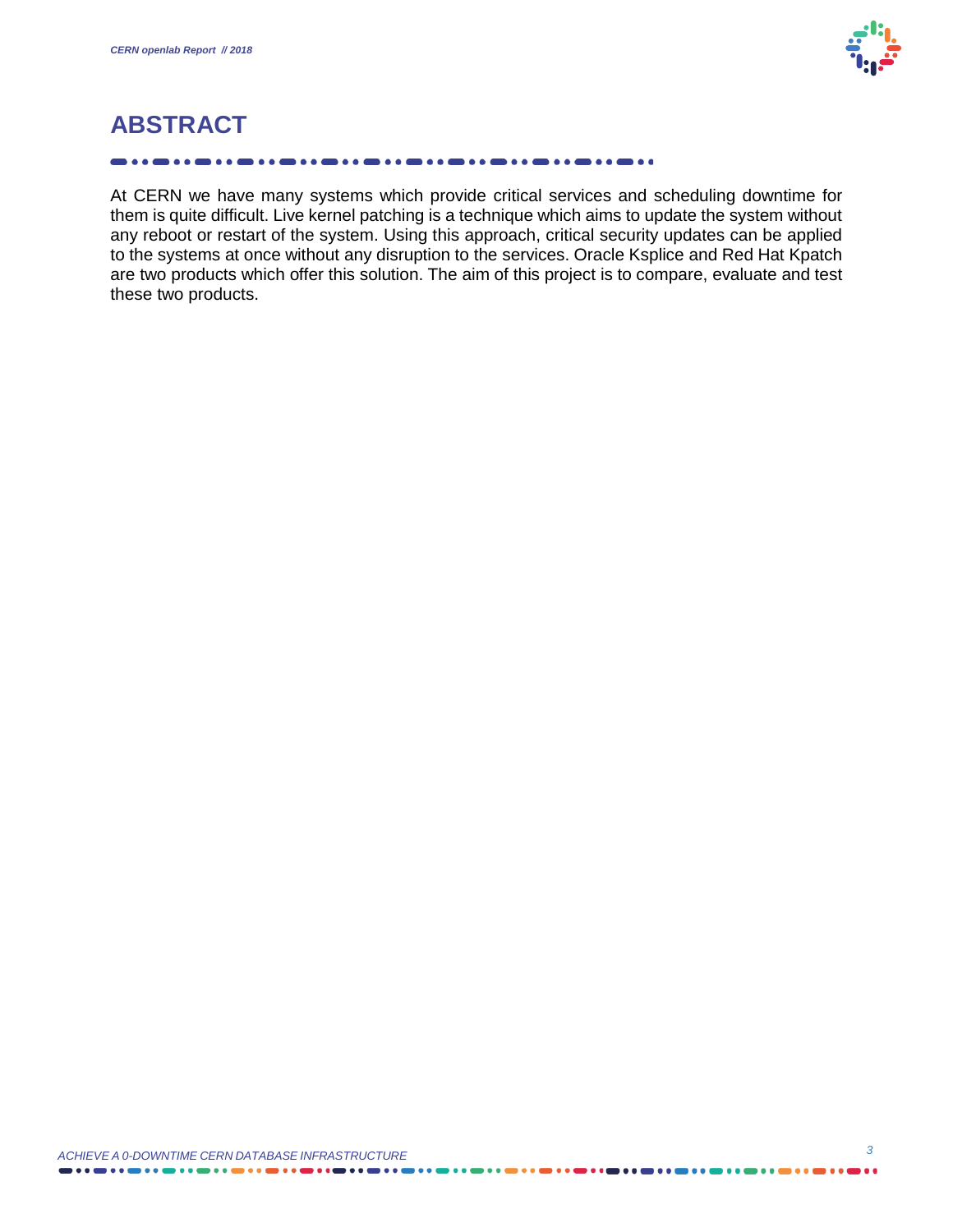

# **TABLE OF CONTENTS**

-----------------------------------

| <b>Introduction</b><br>.                     | 06 |  |
|----------------------------------------------|----|--|
| <b>Dynamic Kernel Patching</b>               | 07 |  |
| <b>Ksplice</b>                               | 08 |  |
| <b>Installation Steps</b>                    |    |  |
| <b>Test and Verify features</b>              |    |  |
|                                              |    |  |
| <b>Kpatch</b>                                | 12 |  |
| <b>Installation Steps</b>                    |    |  |
| <b>Test and Verify features</b>              |    |  |
| <b>Limitations</b>                           |    |  |
| <b>Comparison of Ksplice and Kpatch</b>      | 17 |  |
| <b>License Costs</b>                         |    |  |
| <b>Other Available Technologies (kGraft)</b> |    |  |
| <b>Conclusion</b>                            |    |  |
| <b>Reference</b>                             |    |  |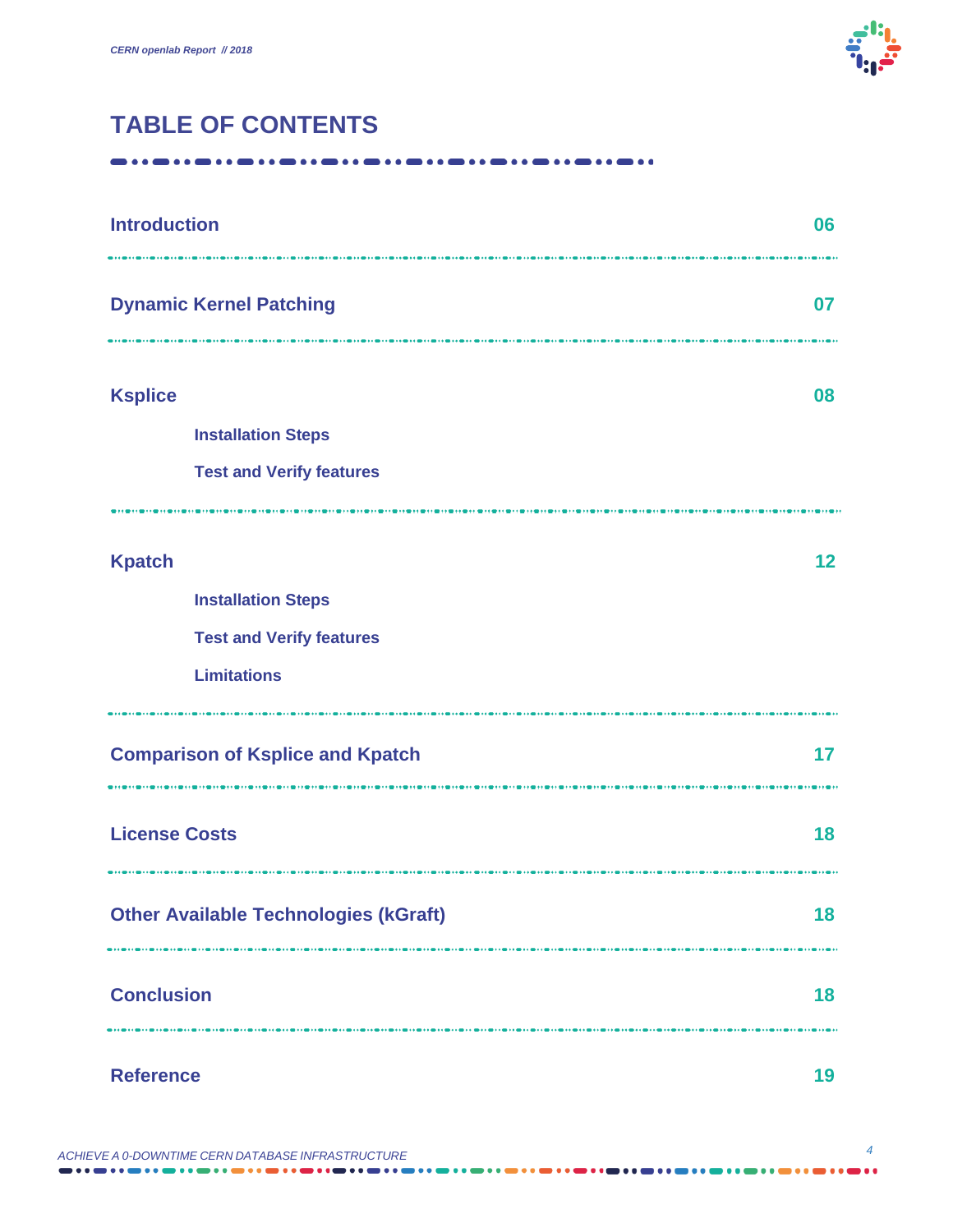

#### **Acknowledgement**

I would like to express my gratitude to my supervisor Borja Aparicio Cotarelo and IT-DB-IMS team for their constructive suggestions, guidance and support during my entire summer student internship period at CERN. I am also grateful to CERN Openlab for giving me the opportunity to work on this interesting project and in such a diverse work environment.

. . . . . . . . . . . . . . . . . .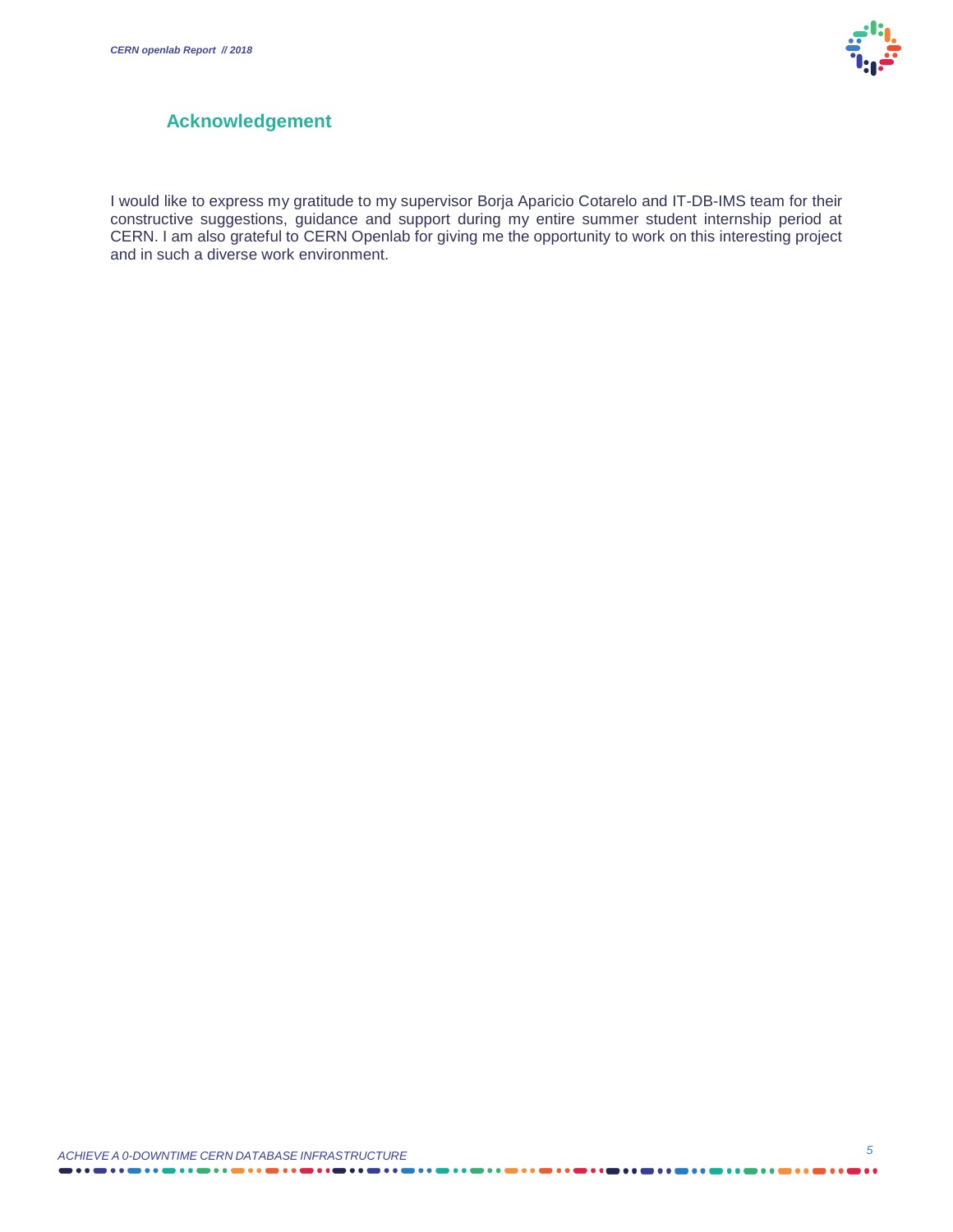

#### **1. Introduction**

With so many vulnerabilities being detected each day. It's important to keep the system up to date. Sometimes it's not possible to have downtime scheduled. The security vulnerabilities cost the companies a lot and even it causes inconvenience to the users. Using live kernel patching features, updates can be applied without having security compromised and downtime scheduled.

At CERN there are many critical systems for which scheduling downtime is difficult. With the rise in security vulnerabilities it is important to keep systems up to date. By the time downtime is scheduled, it happens that the system is still outdated due to the new vulnerabilities detected. It would be cheaper and efficient to have all the systems updated at once. Instead of separating them on the basis of service priorities and others.

Live Kernel patching is one of the ways in which systems can be kept updated without worrying much about downtime. It has the disadvantages and limitations. It is described in the upcoming sections.

The main objective of this Openlab project is to evaluate Ksplice with other available technologies in the market. We will understand, compare and evaluate Kpatch and Ksplice, offered by RedHat and Oracle respectively. Also determine the operational cost and feasibility of these products.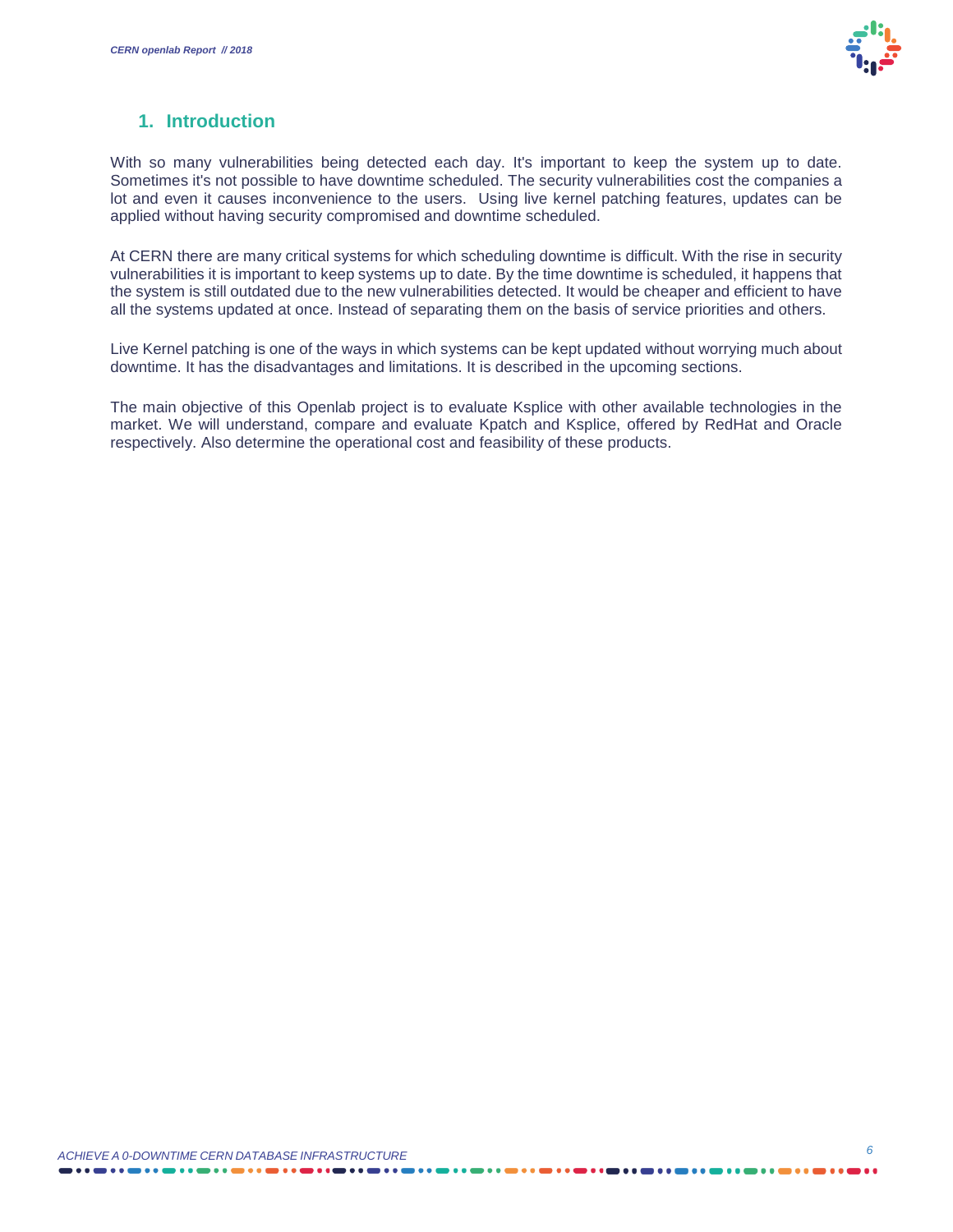

### **2. Dynamic Kernel Patching**

Dynamic kernel patching/live kernel patching allows patches to be applied to a running kernel without restarting any process or rebooting the system. This technique is not something new, it has been around for a long time and still not widely used [1].

There are many products which provide this infrastructure using different approach such as Ksplice, Kpatch, Kgraft, Kexec and KernelCare. With many products available providing the solution, it is difficult to choose among them. There are some limitations associated with this technique, one of them is that it is not the same as kernel upgrade. The system needs to be rebooted for complete kernel upgrade.

Ksplice has been available for a long time. Initially it was an open source project, later acquired by Oracle. Both Red Hat and SUSE released their Open sourced version: Kpatch and kGraft almost around the same time [1]. The objective is the same for all of them but there are differences in the way they implement it. Red Hat and SUSE collaborated together for merging the live kernel patching features into the Linux Kernel Mainline.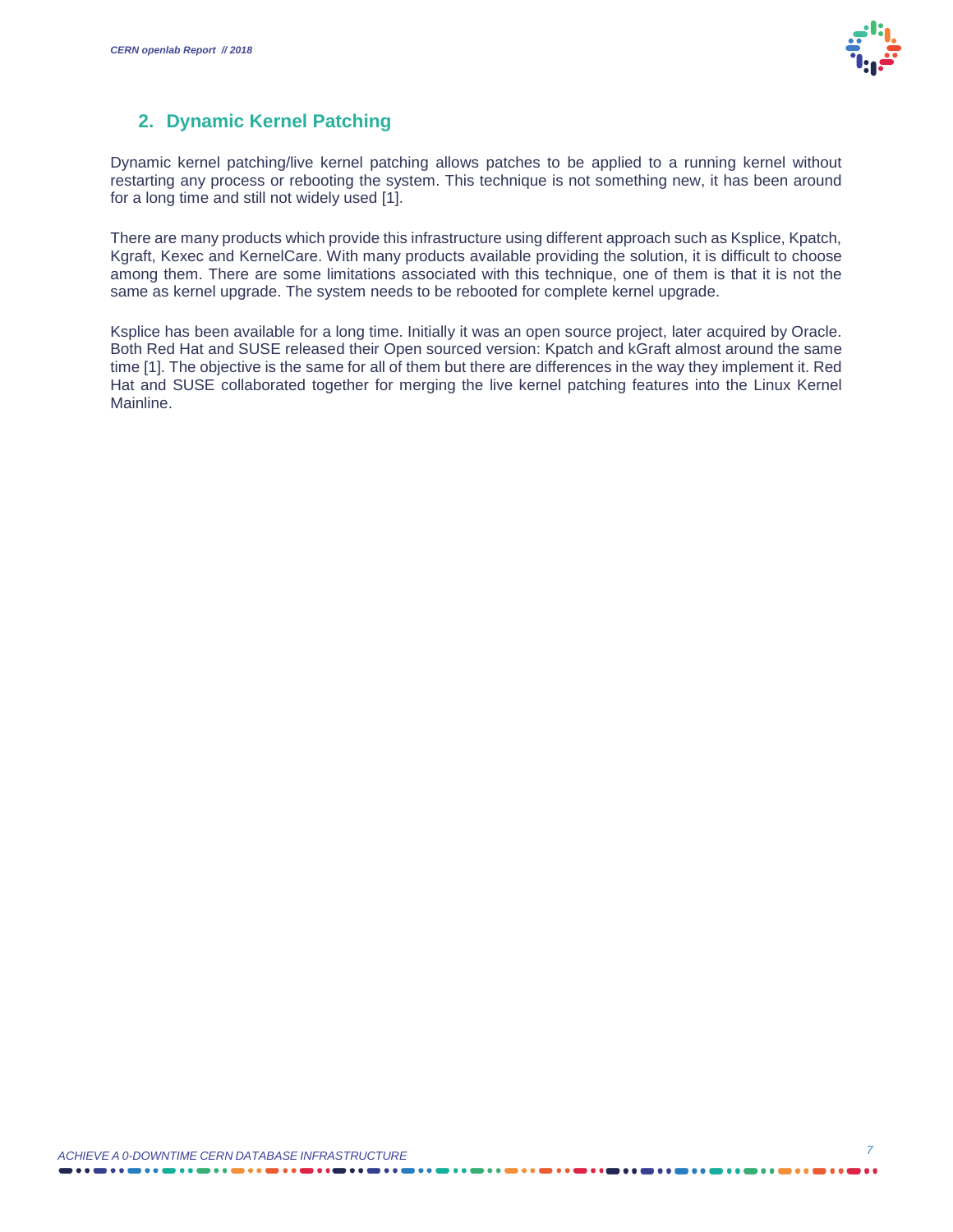

#### **3. Ksplice**

.

It is a dynamic kernel patching program. This software was initially developed by four MIT students and later acquired by Oracle. Various security fixes are merged into the Linux Kernel each month. Ksplice updates are created using the kernel updates from Oracle or Linux Kernel community (see Figure 1).



*Figure 1. Life Cycle of Ksplice Update [2]*

**Working:** It requires source tree of the Linux Kernel running on the system and security patch for it as the input. Two kernels are built, one with the patch and other one without it. It compares the resulting object files, to extract changed functions. After some processing, it is put into their own object file. Ksplice then creates a kernel module for this processed code and loads it into the kernel [3].

**Use Cases:** Runtime security vulnerabilities and stability bugs. **License:** It was originally GPLV2, after Oracle acquisition it is no longer. **Merged into Kernel Mainline:** No **Status:** Production Ready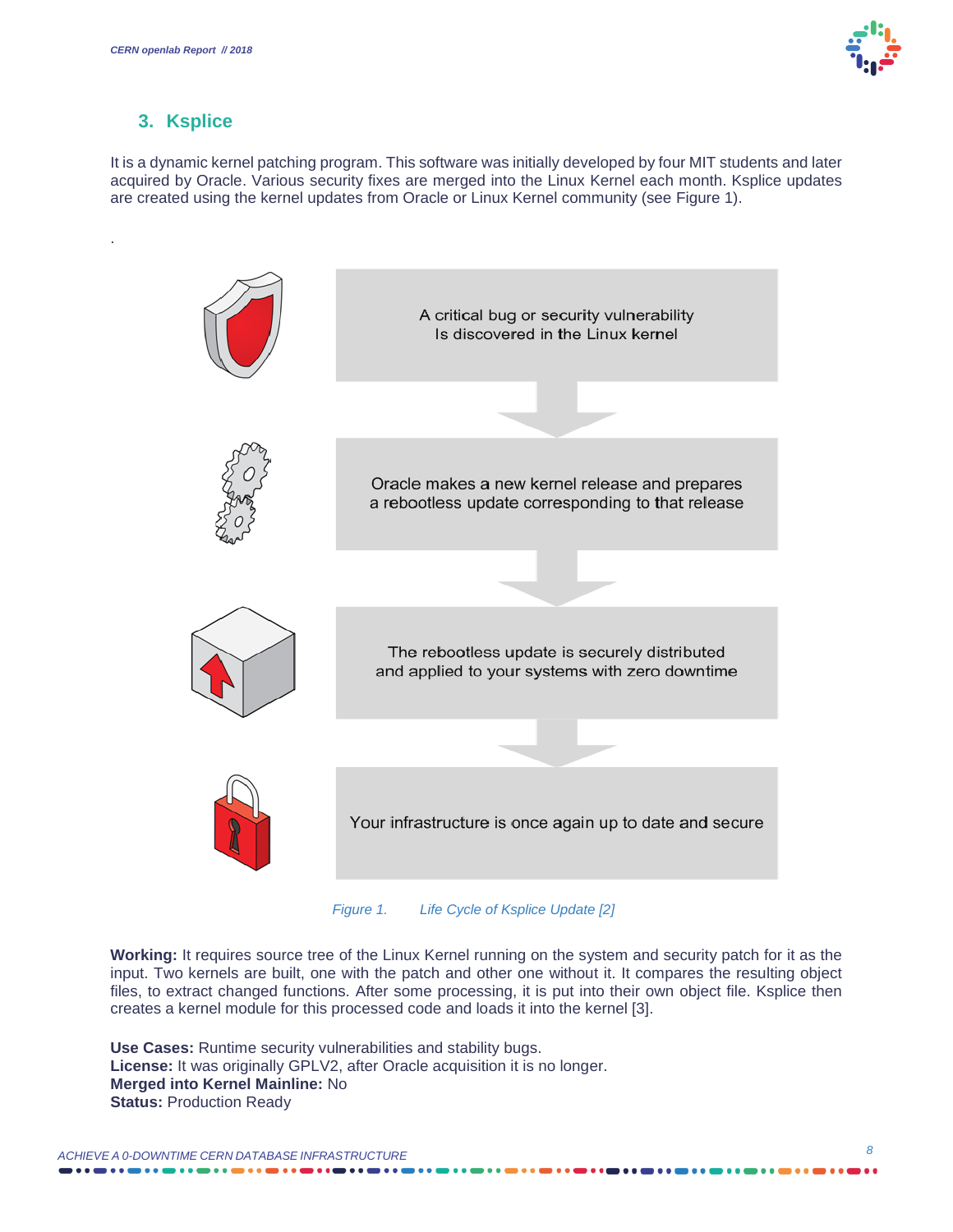

**Installation:** It's simple and quick.

**Operating System:** Support available only for Oracle Linux. Community Edition is provided for Fedora and Ubuntu.

**Usage:** The security patches are released by Oracle and can be applied easily. There is no transparency and flexibility with the patches. Only the patch's subject name can be viewed but not the actual changes. (see Figure 2)

# uptrack-show --available Available updates: [fnk2i8lq] Workaround for alternative instruction inconsistencies. [ij6564y4] Clear garbage data on the kernel stack when handling signals. [hgdep9fv] Provide an interface to freeze tasks. [k98laohw] Connection loss when forwarding between network namespaces.

*Figure 2. Ksplice Usage Example*

Some other features:

- It has more safety checks.
- · It supports patching for *glibc*, *openssl* and other user space tools.
- · It has web management console.

#### **a. Installation Steps**

Note: Run the commands as **root** user There are two ways:

Using the Installer:

o Download *install-uptrack* script

wget -N https://www.ksplice.com/uptrack/install-uptrack

o Run the *install-uptrack* script

Note: Access key is required to run it. The key can be found under system status section in https://status-ksplice.oracle.com/status



- Manual Installation:
	- o Download *Ksplice Uptrack* RPM package

# wget https://ksplice.oracle.com/yum/uptrack/ol/ksplice-uptrack-release.noarch.rpm

o Install the *uptrack* package

# yum install ksplice-uptrack-release.noarch.rpm # yum install uptrack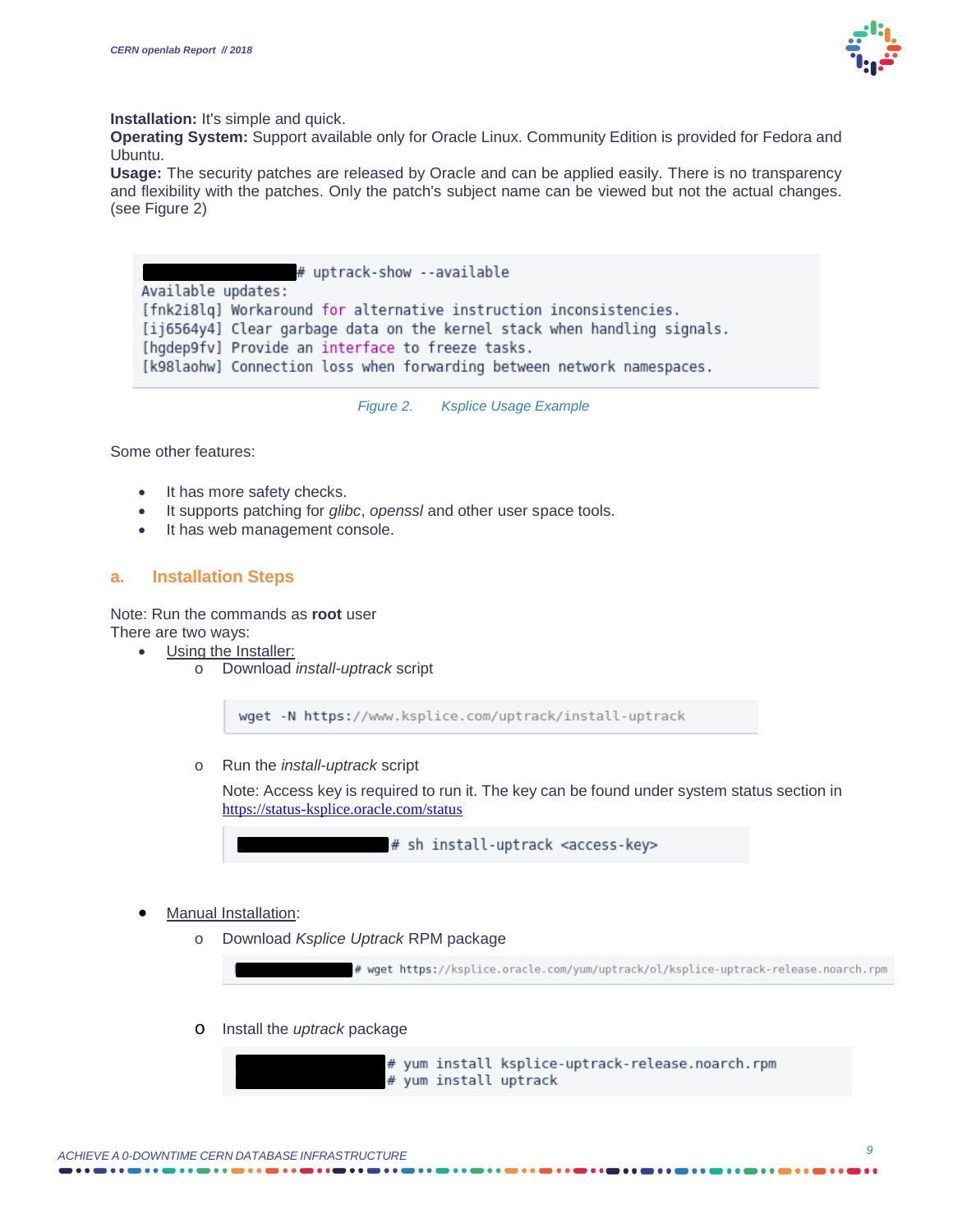

o Add access key

# cat /etc/uptrack/uptrack.conf | grep accesskey  $accesskey = key>$ 

This is the **common step** for both ways of installation.

· Update kernel

# uptrack-upgrade -v

Installation steps are based on the Official Oracle Documentation [4].

#### **b. Test and Verify Features**

Below are the available Ksplice Commands [5].

Check available patches to be applied

```
# uptrack-show --available
Available updates:
[fnk2i8lq] Workaround for alternative instruction inconsistencies.
[ij6564y4] Clear garbage data on the kernel stack when handling signals.
[hgdep9fv] Provide an interface to freeze tasks.
[k98laohw] Connection loss when forwarding between network namespaces.
Effective kernel version is 3.10.0-862.6.3.el7
```
Installing the updates

```
# uptrack-upgrade -y
The following steps will be taken:
Install [fnk2i8lq] Workaround for alternative instruction inconsistencies.
Install [ij6564y4] Clear garbage data on the kernel stack when handling signals.
Install [hqdep9fv] Provide an interface to freeze tasks.
Install [k98laohw] Connection loss when forwarding between network namespaces.
Installing [fnk2i8lq] Workaround for alternative instruction inconsistencies.
Installing [ij6564y4] Clear garbage data on the kernel stack when handling signals.
Installing [hqdep9fv] Provide an interface to freeze tasks.
Installing [k98laohw] Connection loss when forwarding between network namespaces.
Your kernel is fully up to date.
Effective kernel version is 3.10.0-862.9.1.el7
```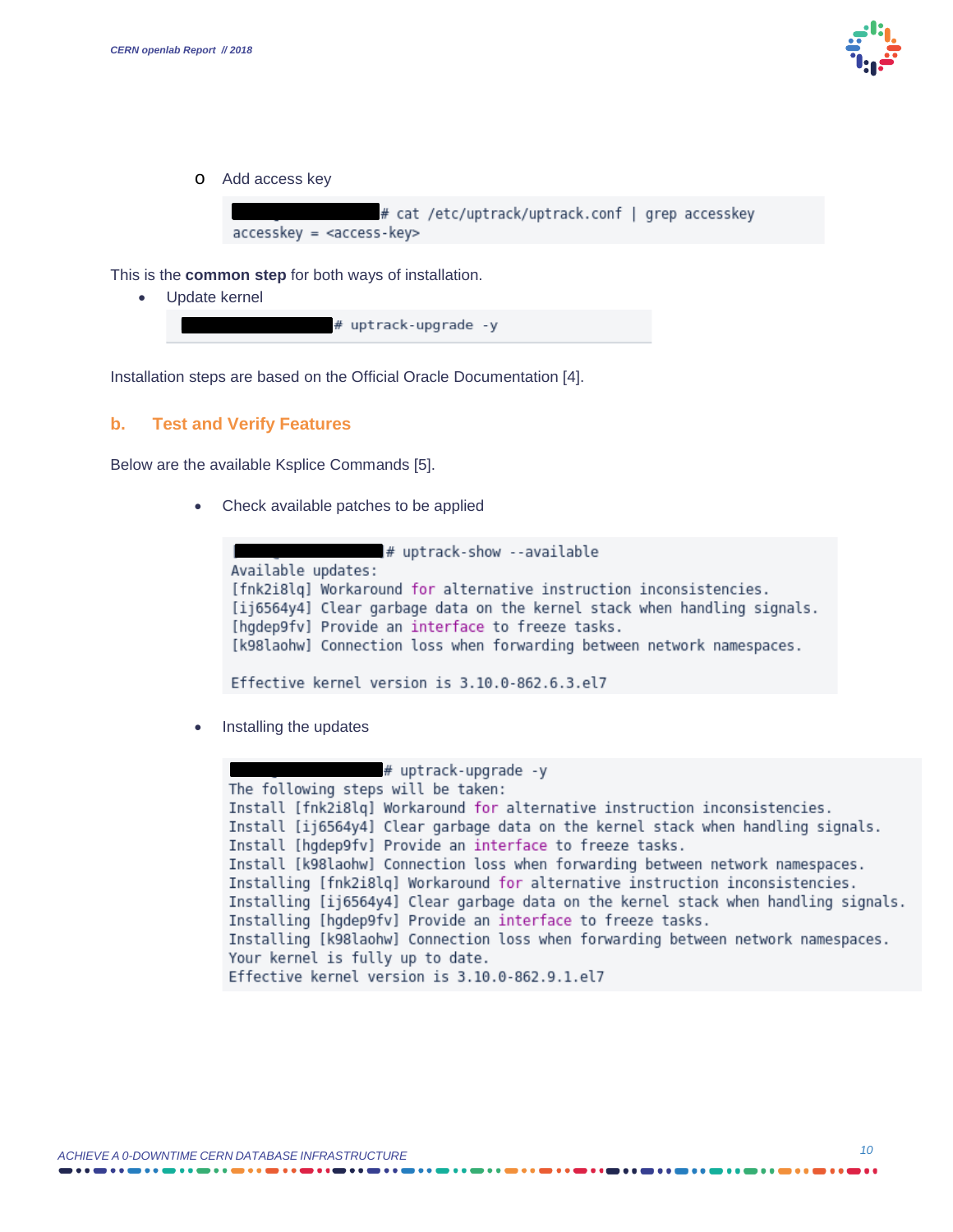

Note:

The "uname -r" does not show the kernel version change from **3.10.0-862.6.3.el7** to **3.10.0-862.9.1.el7.** "uptrack-uname -r" displays the effective kernel version.



View the installed patches

# uptrack-show Installed updates:

[ij6564y4] Clear garbage data on the kernel stack when handling signals. [hgdep9fv] Provide an interface to freeze tasks. [fnk2i8lg] Workaround for alternative instruction inconsistencies. [k98laohw] Connection loss when forwarding between network namespaces.

Effective kernel version is 3.10.0-862.9.1.el7

We can use dmesg to verify the application of patches

```
# dmesq | tail
[947886.652074] ksplice: Update fnk2i8lq applied successfully
[947886.857844] ksplice: Update ij6564y4 applied successfully
[947887.078608] ksplice: Update hqdep9fv applied successfully
[947887.556874] ksplice: Update k98laohw applied successfully
```
Remove the installed updates

```
# uptrack-remove --all -y
The following steps will be taken:
Remove [k98laohw] Connection loss when forwarding between network namespaces.
Remove [hqdep9fv] Provide an interface to freeze tasks.
Remove [ij6564y4] Clear garbage data on the kernel stack when handling signals.
Remove [fnk2i8lq] Workaround for alternative instruction inconsistencies.
Removing [k98laohw] Connection loss when forwarding between network namespaces.
Removing [hgdep9fv] Provide an interface to freeze tasks.
Removing [ij6564y4] Clear garbage data on the kernel stack when handling signals.
Removing [fnk2i8lq] Workaround for alternative instruction inconsistencies.
Effective kernel version is 3.10.0-862.6.3.el7
```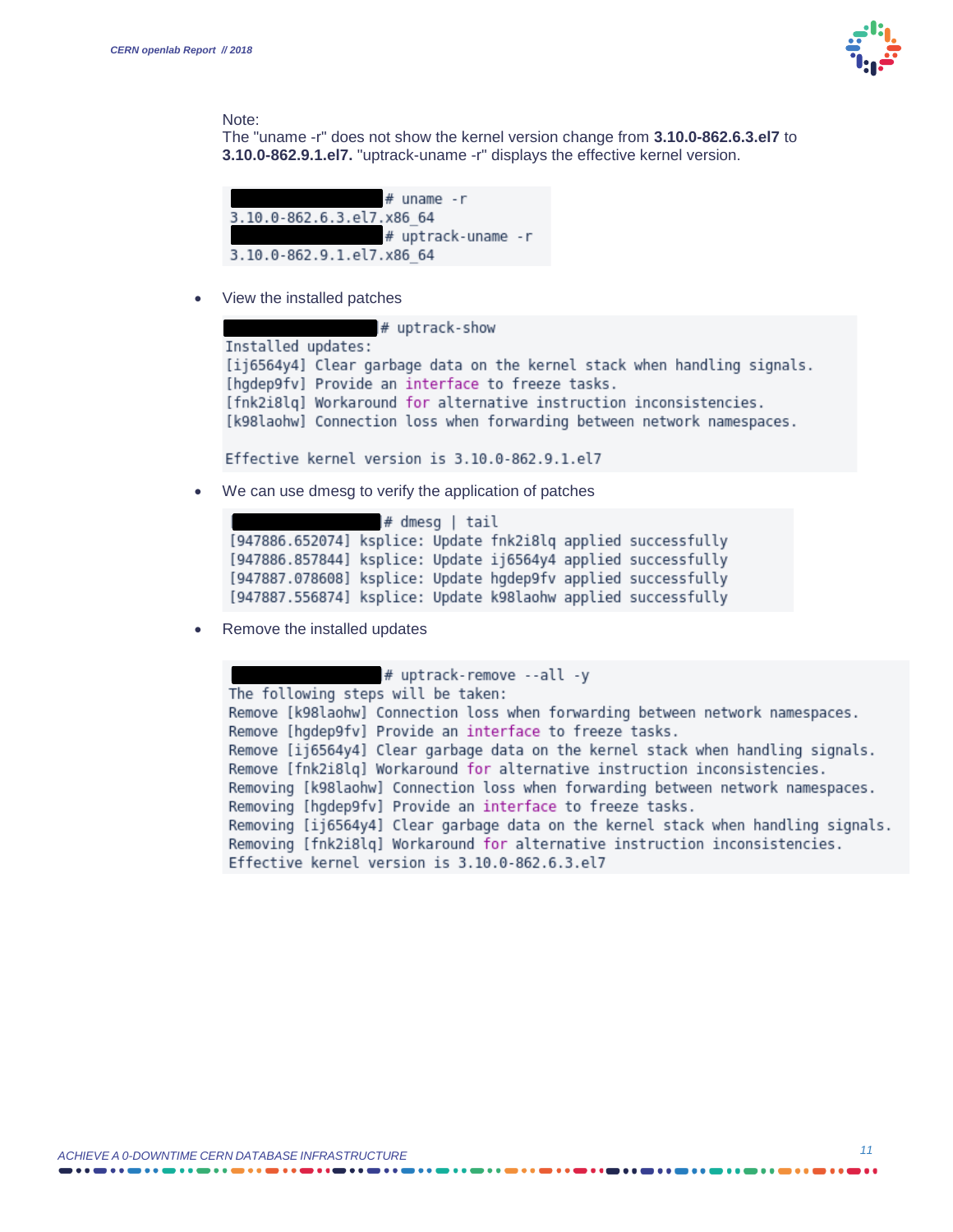### **4. Kpatch**

Kpatch developed by Red Hat, updates live kernel image without having to reboot the system. It makes use of the minimalistic Linux dynamic kernel patching infrastructure.

**Working:** The Kpatch way of working is similar to Ksplice. It performs the patching at functional level and checks the backtraces of all tasks to ensure that when a new function is applied, no instances of the old function are running. All functions are patched at the same time. This increases latency but it is safer with respect to data interactions [6]. Figure 3 provides an overview of Kpatch working.



*Figure 3.* Live Kernel Patching by Kpatch Overview [7].

**License:** GPLV2

**Merged into Kernel Mainline:** Yes

**Status: Not production ready** 

**Installation:** Easy and simple

**Operating System:** It is available on almost all major Linux distros i.e. Fedora, Ubuntu, CentOS, Debian and few others. Support is only available for RHEL.

**Usage:** Without support, the patch module needs to be built and loaded with two different commands. It provides transparency with the patches applied but takes time to create the patch, build and apply it. While creating a patch, Kpatch limitations needs to be taken into consideration. (See Figure 4 for example)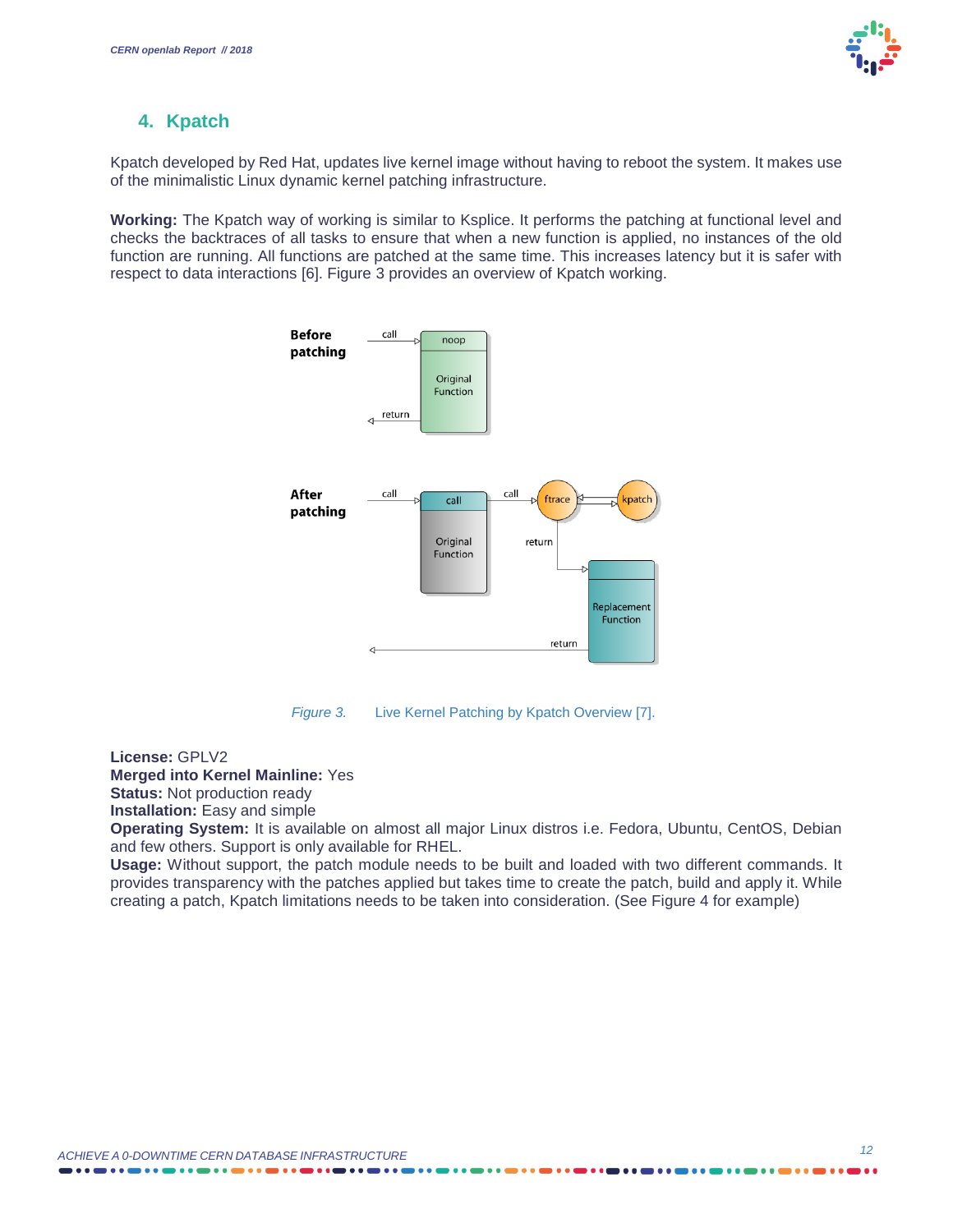

# Build Patch Module # kpatch-build -t vmlinux kpatch version.patch Using cache at /root/.kpatch/src Testing patch file(s) Reading special section data Building original kernel Building patched kernel Extracting new and modified ELF sections version.o: changed function: version\_proc\_show Patched objects: vmlinux Building patch module: livepatch-kpatch version.ko **SUCCESS** # Load Module # kpatch load loading patch module: livepatch-kpatch version.ko waiting (up to 15 seconds) for patch transition to complete... transition complete (2 seconds)

*Figure 4. Ksplice Usage Example*

With support, the hotfixes patches are provided by Red Hat and can be applied easily.

# yum update kpatch-patch-7.0-2.el7.x86 64.rpm

#### **a. Installation Steps**

In this section, installation of Ksplice is described [8].

· Install dependencies for kpatch and kpatch-build.

| # yum install gcc kernel-devel-\${UNAME%.*} elfutils elfutils-devel -y<br># yum install pesign yum-utils zlib-devel \<br>binutils-devel newt-devel python-devel perl-ExtUtils-Embed \<br>audit-libs audit-libs-devel numactl-devel pciutils-devel bison |
|---------------------------------------------------------------------------------------------------------------------------------------------------------------------------------------------------------------------------------------------------------|
| # yum-config-manager --enable debug<br># yum-builddep kernel-\${UNAME%.*}                                                                                                                                                                               |
| # debuginfo-install kernel-\${UNAME%.*}                                                                                                                                                                                                                 |
| # optional, but highly recommended - enable EPEL 7<br> # yum install ccache<br># ccache --max-size=5G                                                                                                                                                   |
| # optional, for kpatch-test<br># yum install patchutils                                                                                                                                                                                                 |
| #Additional packages required for compiling kernel<br># yum install java-devel ncurses-devel                                                                                                                                                            |
| All and the later and the contract of the con-                                                                                                                                                                                                          |

Clone the kpatch repository

# git clone https://github.com/dynup/kpatch.git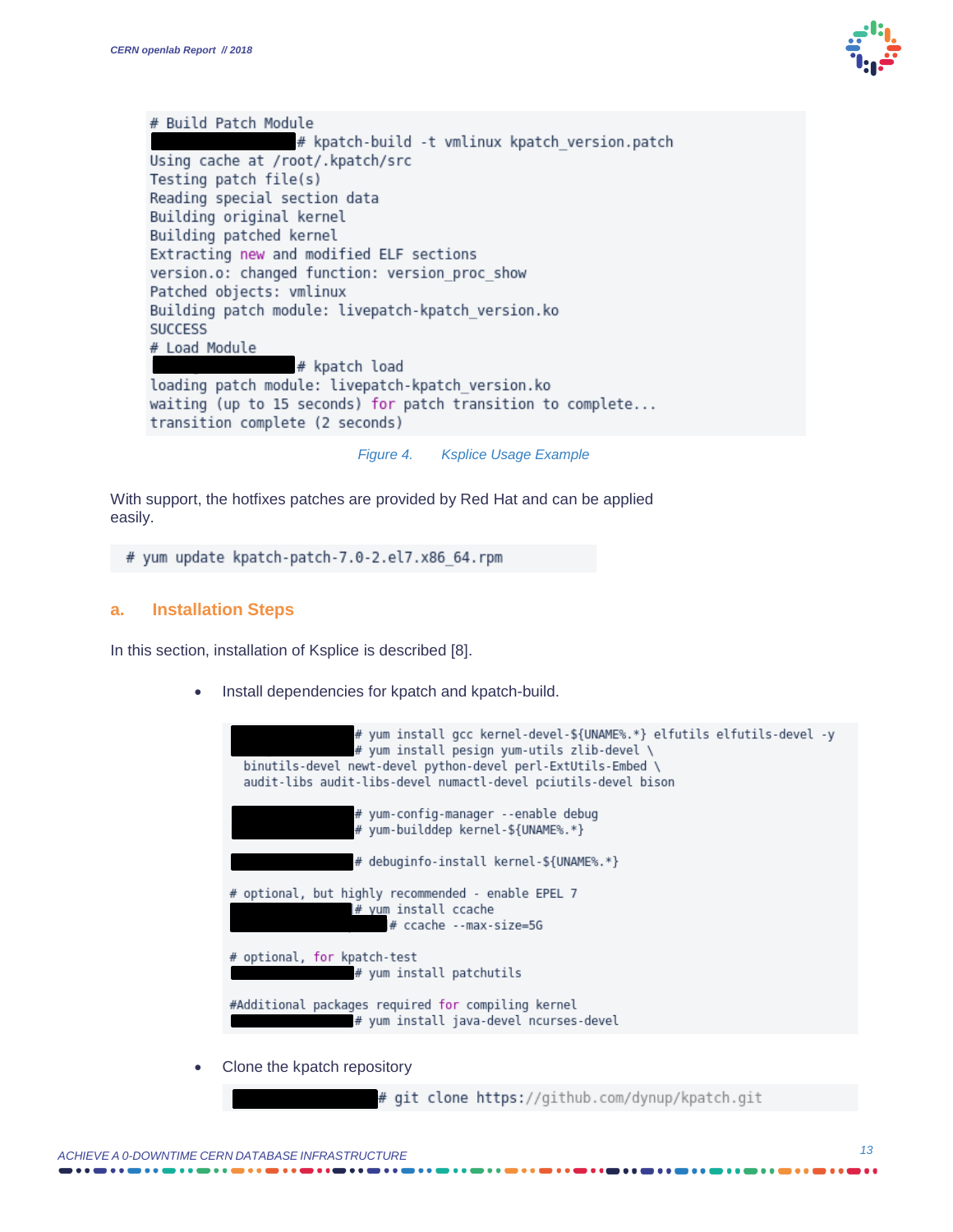

· Build and install kpatch

# make && make install

#### **b. Test and Verify Features**

Trying the available Kpatch commands.

· Copy kernel source code for creating the patch. There will be two copies of kernel source: the original (kernel\_cp) and the modified (kernel\_kpatch)



· Create a test patch by modifying *fs/proc/version.c* file

| # vim kernel kpatch/fs/proc/version.c                                                        |  |  |  |
|----------------------------------------------------------------------------------------------|--|--|--|
| # Changes made in the patch                                                                  |  |  |  |
| # cat kpatch version.patch                                                                   |  |  |  |
| --- kernel cp/fs/proc/version.c 2018-07-19 14:04:57.887692534 +0200                          |  |  |  |
| +++ kernel kpatch/fs/proc/version.c<br>2018-07-19 15:29:12.588732987 +0200                   |  |  |  |
| $@@-8.6+8.7@@$                                                                               |  |  |  |
| static int version proc show(struct seq file *m, void *v)                                    |  |  |  |
|                                                                                              |  |  |  |
| seq printf(m, linux proc banner,                                                             |  |  |  |
| "In version proc show",<br>$^{+}$                                                            |  |  |  |
| utsname()->sysname,                                                                          |  |  |  |
| utsname()->release,                                                                          |  |  |  |
| utsname()->version);                                                                         |  |  |  |
| # diff -u kernel cp/fs/proc/version.c kernel kpatch/fs/proc/version.c > kpatch version.patch |  |  |  |

· Create the patch module

# kpatch-build -t vmlinux kpatch version.patch Using cache at /root/.kpatch/src Testing patch file(s) Reading special section data Building original kernel Building patched kernel Extracting new and modified ELF sections version.o: changed function: version\_proc\_show Patched objects: vmlinux Building patch module: livepatch-kpatch\_version.ko **SUCCESS** 

Next, load the built patch module

# kpatch load loading patch module: livepatch-kpatch version.ko waiting (up to 15 seconds) for patch transition to complete... transition complete (2 seconds)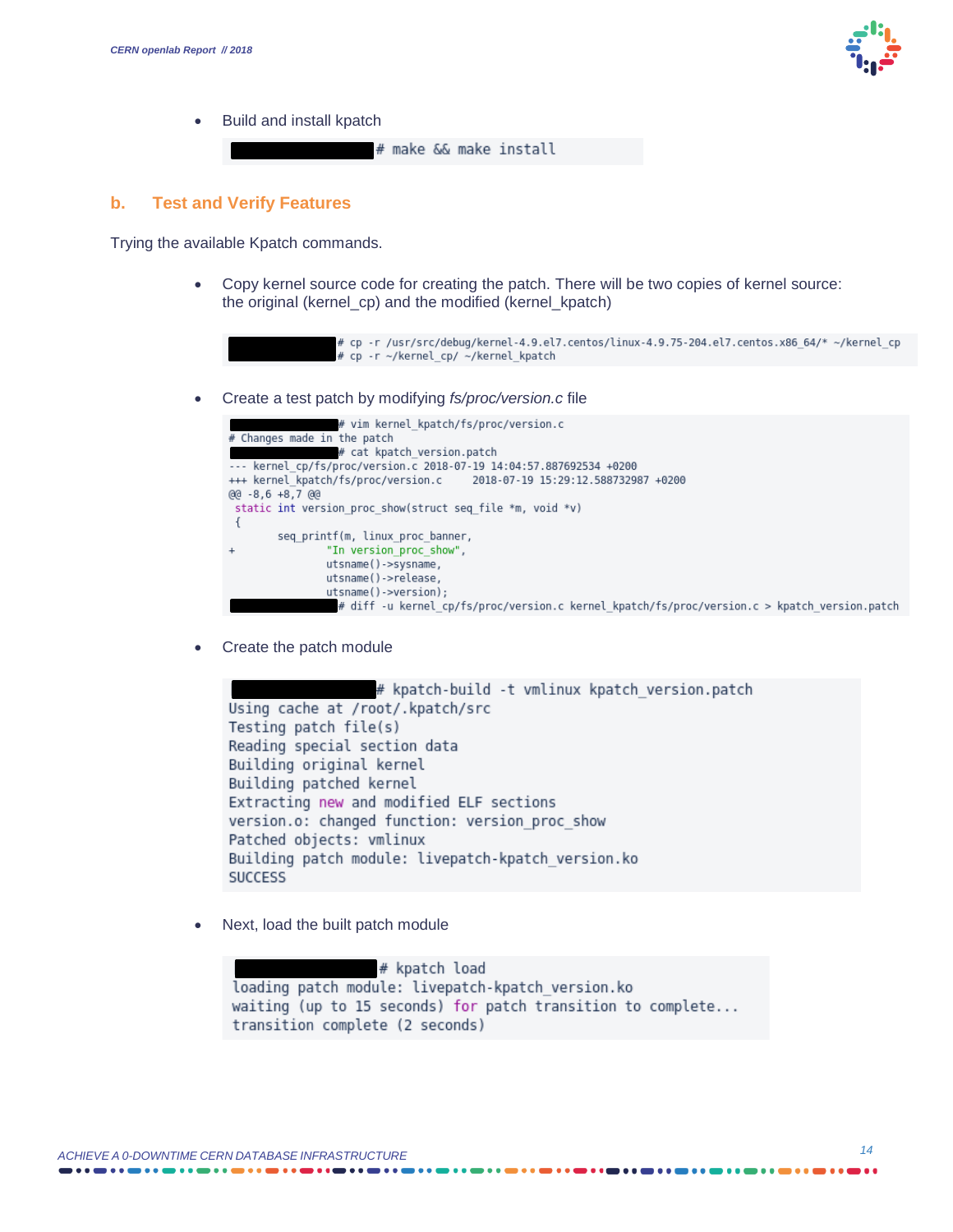

· Let's check the changes

# cat /proc/version In version proc\_show Linux (builder@kbuilder.dev.centos.org) (gcc version 4.8.5 20150623 (Red Hat 4.8.5-28) (GCC) ) 3.10.0-862.3.2.el7.x86 64

Listing loaded modules



```
Installed patch modules:
```
Unloading the module

# kpatch unload livepatch-kpatch version.ko disabling patch module: livepatch-kpatch\_version waiting (up to 15 seconds) for patch transition to complete... transition complete (2 seconds) unloading patch module: livepatch-kpatch\_version

Some other commands to try out:

Permanently installing the module

```
# kpatch install livepatch-kpatch version.ko
installing livepatch-kpatch version.ko (3.10.0-862.3.2.el7.x86 64)
Created symlink from /etc/systemd/system/multi-user.target.wants/kpatch.service to /usr/local/lib/systemd/system/kpatch.service.
                 # kpatch list
Loaded patch modules:
* Installed patch modules:
```

```
livepatch-kpatch_version (3.10.0-862.3.2.el7.x86_64)
```
Checking patch information

# kpatch info livepatch-kpatch version.ko Patch information for livepatch-kpatch version.ko: /root/livepatch-kpatch version.ko filename: livepatch: Y license: GPL retpoline: Y  $7.5$ rhelversion: depends: vermagic: 3.10.0-862.3.2.el7.x86 64 SMP mod unload modversions

Remove the installed module

# kpatch uninstall livepatch-kpatch version.ko uninstalling livepatch-kpatch version.ko (3.10.0-862.3.2.el7.x86 64)

Testing of commands were based on Kpatch documentation [8] and some other sources [9] [10].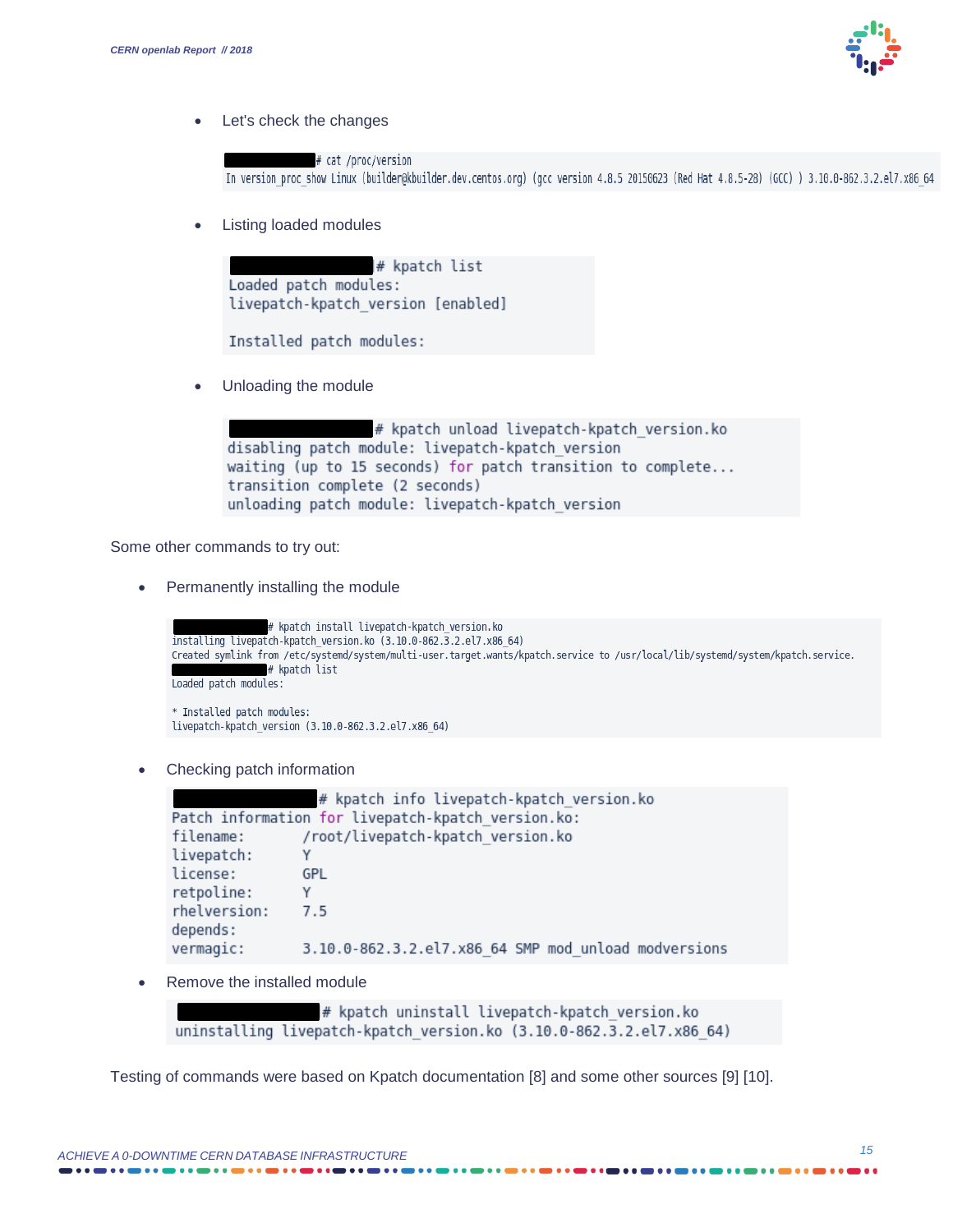

#### **c. Limitations [11] [12]**

- · It is not a general-purpose kernel upgrade mechanism.
- · Not all CVE patches are supported such as one with data structure changes, modifications to init functions and some other cases.
- · The system should not be suspended or hibernated when using kpatch.
- · SystemTap or kprobe should not be used during or after loading a patch.

ь.

 $\bullet \bullet \bullet \bullet \bullet \bullet$ 

. . . . . . . . . . . . . . . . . .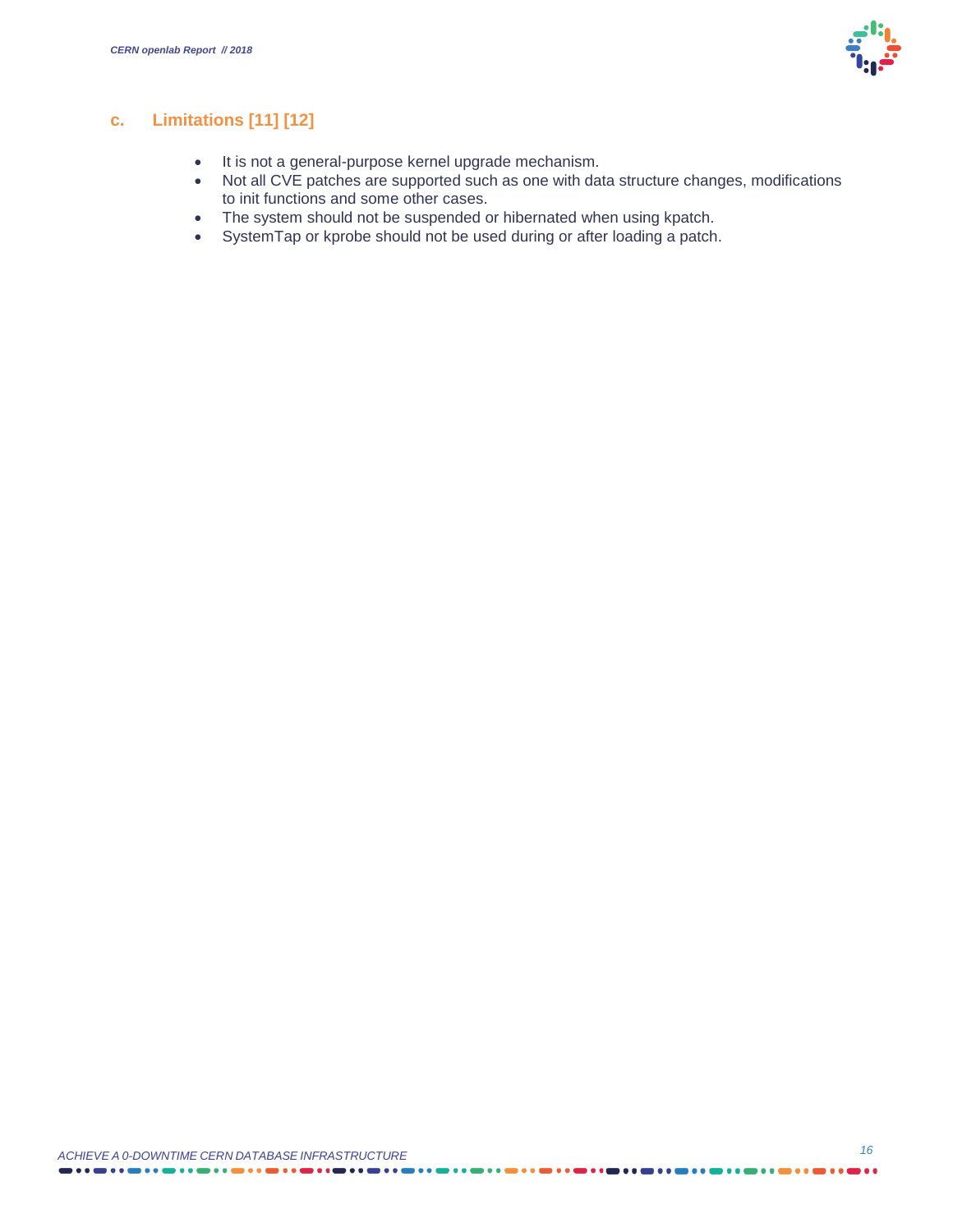

# **5. Comparison of Ksplice and Kpatch**

In the Table 1, we compare the features provided by Ksplice and Kpatch.

|                                    | Ksplice                                                      | Kpatch                                                                              |
|------------------------------------|--------------------------------------------------------------|-------------------------------------------------------------------------------------|
| Developed By                       | Oracle                                                       | Red Hat                                                                             |
| Initial Release                    | April 23, 2008                                               | February 26, 2014                                                                   |
| License                            | Initially GNU GPL V2                                         | <b>GNU GPL version 2</b>                                                            |
| Use Case                           | Runtime security vulnerabilities<br>and stability bugs.      | Urgent security and stability fixes, CVEs,<br>driver issues and kernel development. |
| <b>Status</b>                      | <b>Production Ready</b>                                      | Not Production Ready                                                                |
| Installation                       | It can be done in 3 simple steps,<br>using installer script. | Dependency needs to be taken care, the rest<br>of the installation is easy.         |
| <b>Client Building</b><br>Patches  | Not possible                                                 | Possible                                                                            |
| <b>Operating System</b>            | Oracle Linux                                                 | Red Hat Enterprise Linux (RHEL)                                                     |
| Support                            | Available with premium users                                 | Only premium users                                                                  |
| Web Management<br>Console          | Available                                                    | Not Available                                                                       |
| Kernel<br>Merged<br>in<br>Mainline | No                                                           | Yes, since Kernel 4.1                                                               |

*Table 1. Comparing features of Ksplice and Kpatch*

. . . . . . .

. . . . . . . . . . . . . . . . . .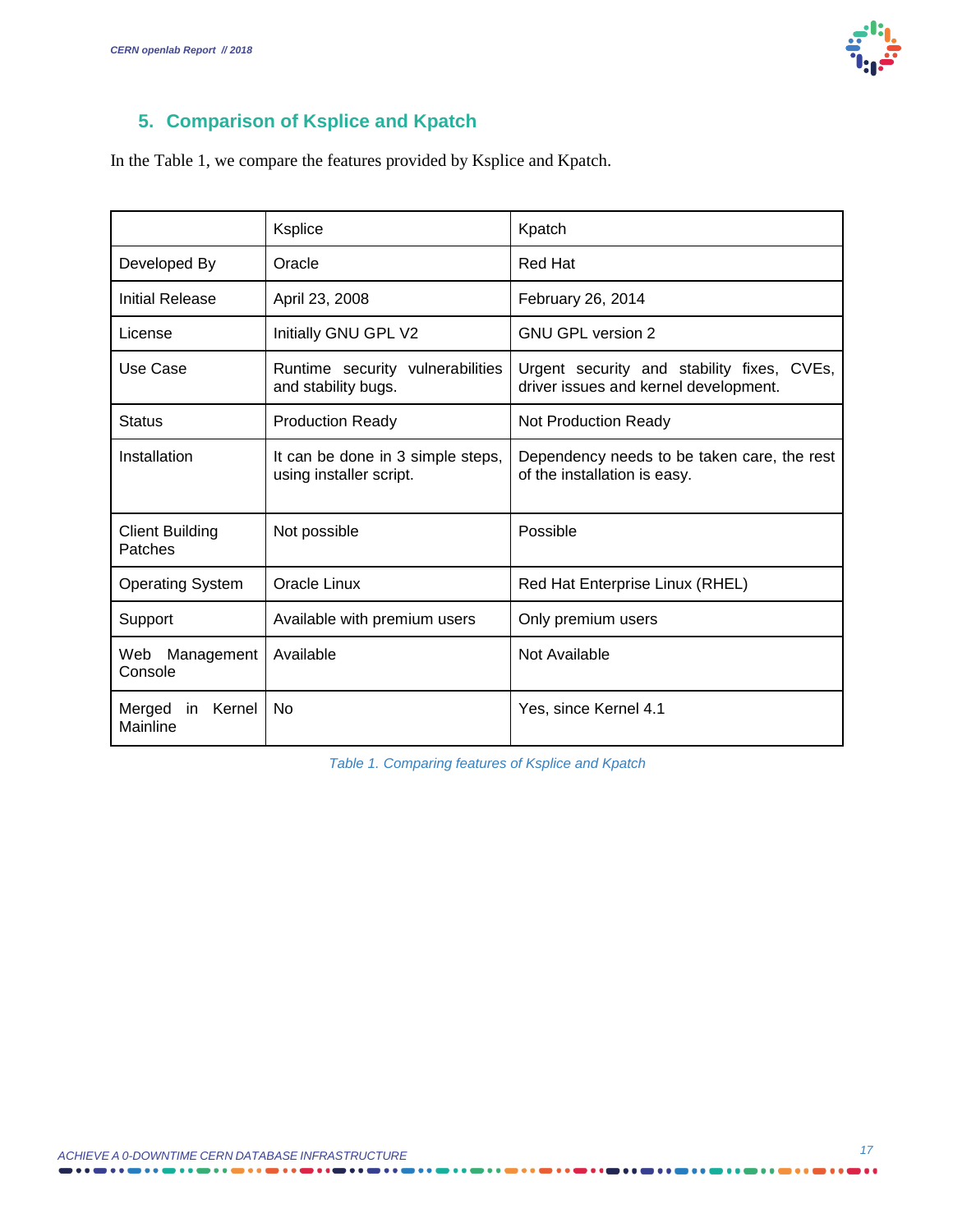

#### **6. License Costs**

Below are the licence type and cost estimates of Kpatch and Ksplice (Prices are in US Dollars for one year):

#### **Kpatch**

**License Requirements:** Red Hat Linux Premium SLA subscription and RHEL 7.2 onwards. **Cost:** \$1,299

#### **Kslice**

**License Requirements:** It is provided for free with a valid Oracle Linux Premier support contract.

Oracle Linux Premier Limited License Price: - Support Price: \$1,399.00 Licensing Metric: System

Oracle Linux Premier License Price: - Support Price: \$2,299.00 Licensing Metric: System

The terms and conditions with the license can be checked on the respective products official site [13] [14]  $[15]$ .

#### **7. Other available technologies (kGraft)**

There are few other products available in the market, one of them is kGraft, which is developed by SUSE. It is also a live kernel patching feature available in the kernel. It does function based patching but it uses per task consistency. The old and new functions are allowed to run simultaneously and share data. Unlike Kpatch and Ksplice, it does not pause the system for applying patches. However, it's dangerous when the patch changes data structures. It requires SUSE Linux as the operating system [16] [17].

License: GNU GPL versions 2 and 3.

#### **8. Conclusion**

Ksplice and Kpatch cannot be used as an alternative for kernel upgrade. They are useful in case of applying some security patches. Ksplice requires a better reporting tool, the description of security fixes applied is not satisfactory. Due to criticality of the systems involved, both the products require a long-term evaluation.